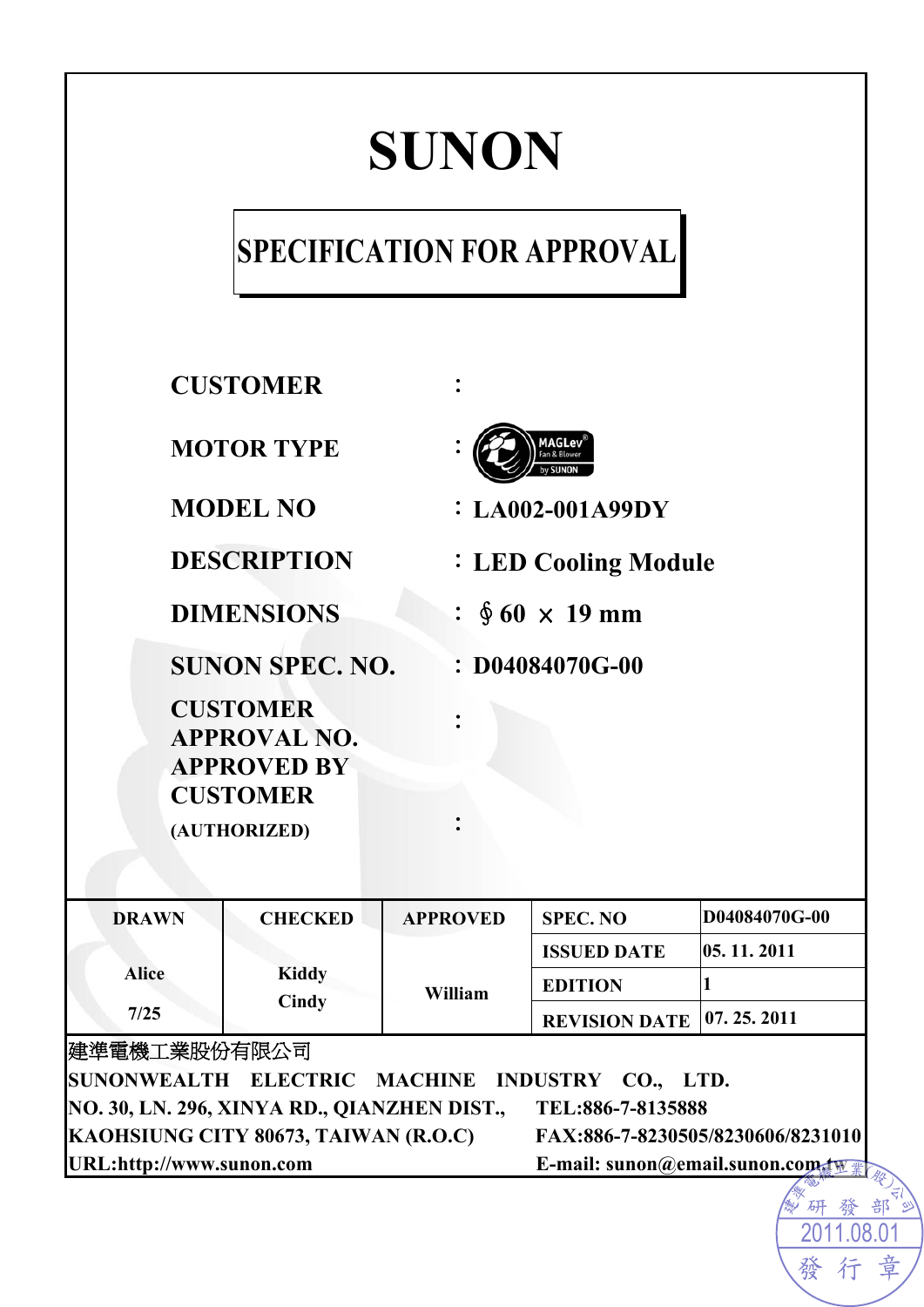發行章

# **SPECIFICATION FOR APPROVAL**

### CHECK LIST

|                            | <b>PAGE</b>                     | OF            |  |
|----------------------------|---------------------------------|---------------|--|
| SUNONWEALTH ELECTRIC       | SPEC. NO.                       | D04084070G-00 |  |
| MACHINE INDUSTRY CO., LTD. | <b>ISSUED DATE</b>              | 05, 11, 2011  |  |
| 建準電機工業股份有限公司               | <b>EDITION</b>                  |               |  |
|                            | <b>REVISION DATE 107.25.201</b> |               |  |
|                            |                                 |               |  |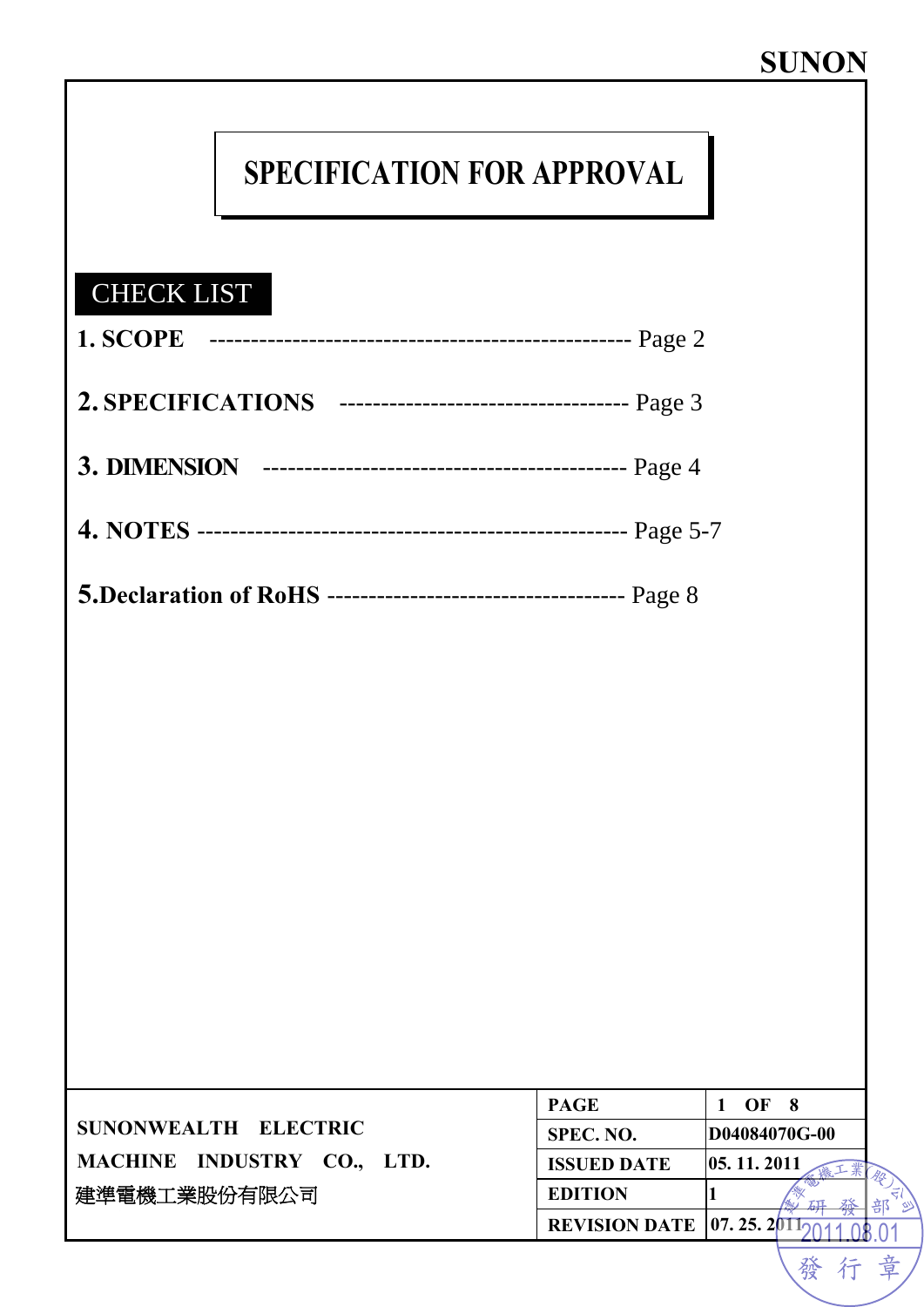### 1.SCOPE

**This compact LED cooling module (including Sunon's patented fan) is designed for heat dissipation of 25W LED lamp. The following specification outlines the performance of this module for LED lighting system** 

|                            | <b>PAGE</b>                       | OF            |        |  |
|----------------------------|-----------------------------------|---------------|--------|--|
| SUNONWEALTH ELECTRIC       | SPEC. NO.                         | D04084070G-00 |        |  |
| MACHINE INDUSTRY CO., LTD. | <b>ISSUED DATE</b>                | 05.11.20      |        |  |
| 建準電機工業股份有限公司               | <b>EDITION</b>                    |               | 研<br>襟 |  |
|                            | <b>REVISION DATE 07. 25. 2011</b> |               |        |  |
|                            |                                   |               |        |  |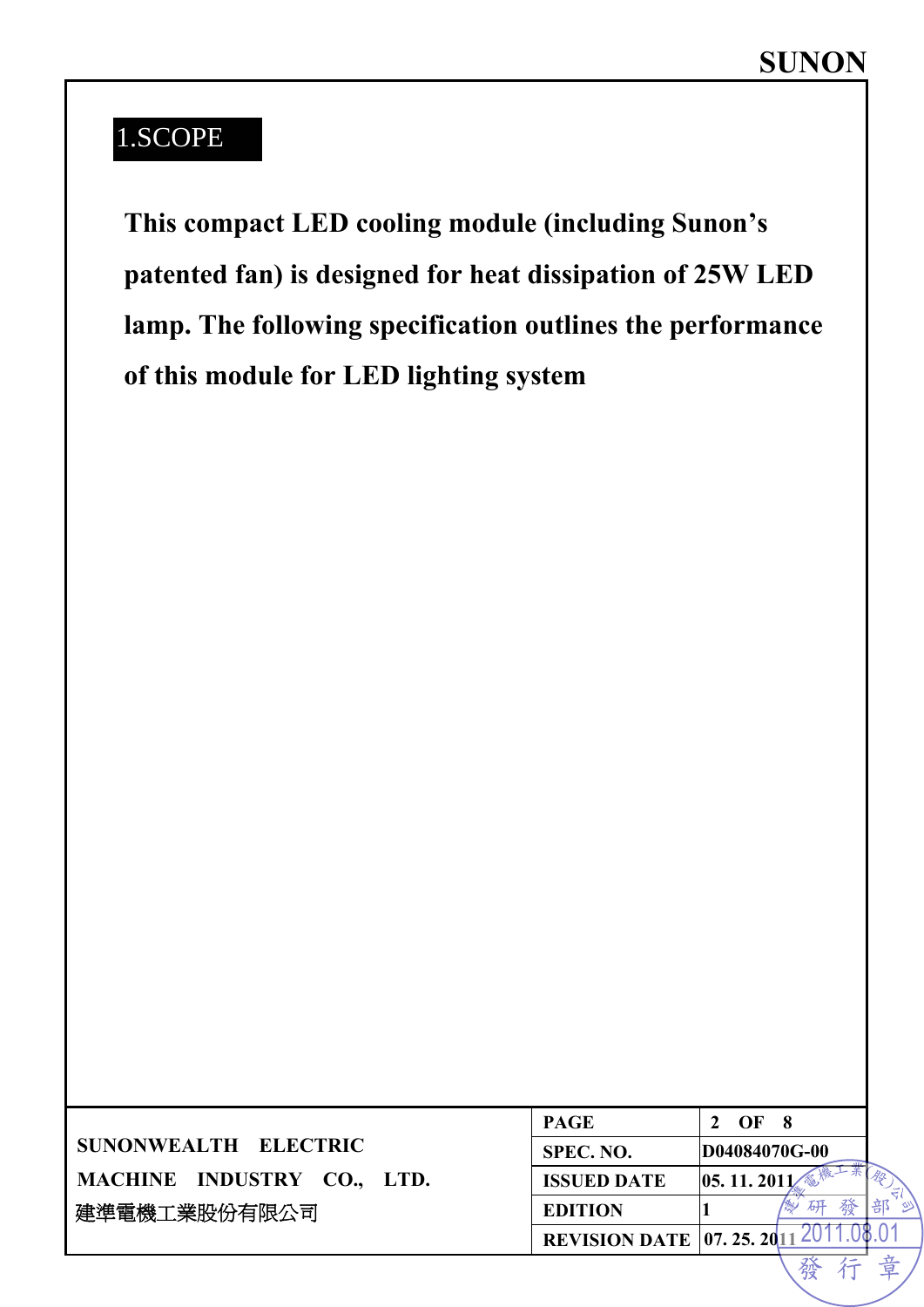### **MODEL : LA002-001A99DY**

## 2.SPECIFICATIONS

| 1. Module Dimension           | \$60 x 19 mm                                     |
|-------------------------------|--------------------------------------------------|
| 2. Heat Sink Material         | AL1070                                           |
| 3. Cooling Method             | Fan                                              |
| 4. Fan Speed (with Heat Sink) | 4100 RPM $\pm$ 10%                               |
| 5. Rated Voltage              | 12 VDC                                           |
| 6. Rated Current              | $27 \text{ mA}$                                  |
| 7. Power Consumption          | 0.32 Watts                                       |
| 8. Fan Bearing System         | Vapo                                             |
| 9. Cooling Module Noise @ 1M  | $15.7 \text{ dB}(A)$                             |
| 10. Operating Voltage Range   | 6-13.8 VDC                                       |
| 11. Operating Temperature     | $-10$ to $+70$ deg. C                            |
| 12. Storage Temperature       | $-40$ to $+70$ deg. C                            |
| 13. Weight                    | 39.5 g                                           |
| 14. Thermal resistance        | $2.8^{\circ}$ C / Watts                          |
| 15. Tolerance                 | $\pm 20\%$ on rated power and current.           |
| 16. Safety                    | UL/CUR/TUV/CE Approvals                          |
| 17. Life Expectancy (MTTF)    | 70,000 Hours at 60 deg. C, 65% humidity, 90% CL. |

|                            | <b>PAGE</b>                       | OF            |
|----------------------------|-----------------------------------|---------------|
| SUNONWEALTH ELECTRIC       | SPEC. NO.                         | D04084070G-00 |
| MACHINE INDUSTRY CO., LTD. | <b>ISSUED DATE</b>                | 05, 11, 2011  |
| 建準電機工業股份有限公司               | <b>EDITION</b>                    |               |
|                            | <b>REVISION DATE   07. 25. 20</b> |               |

<del>2011.08</del>.01 行 章

發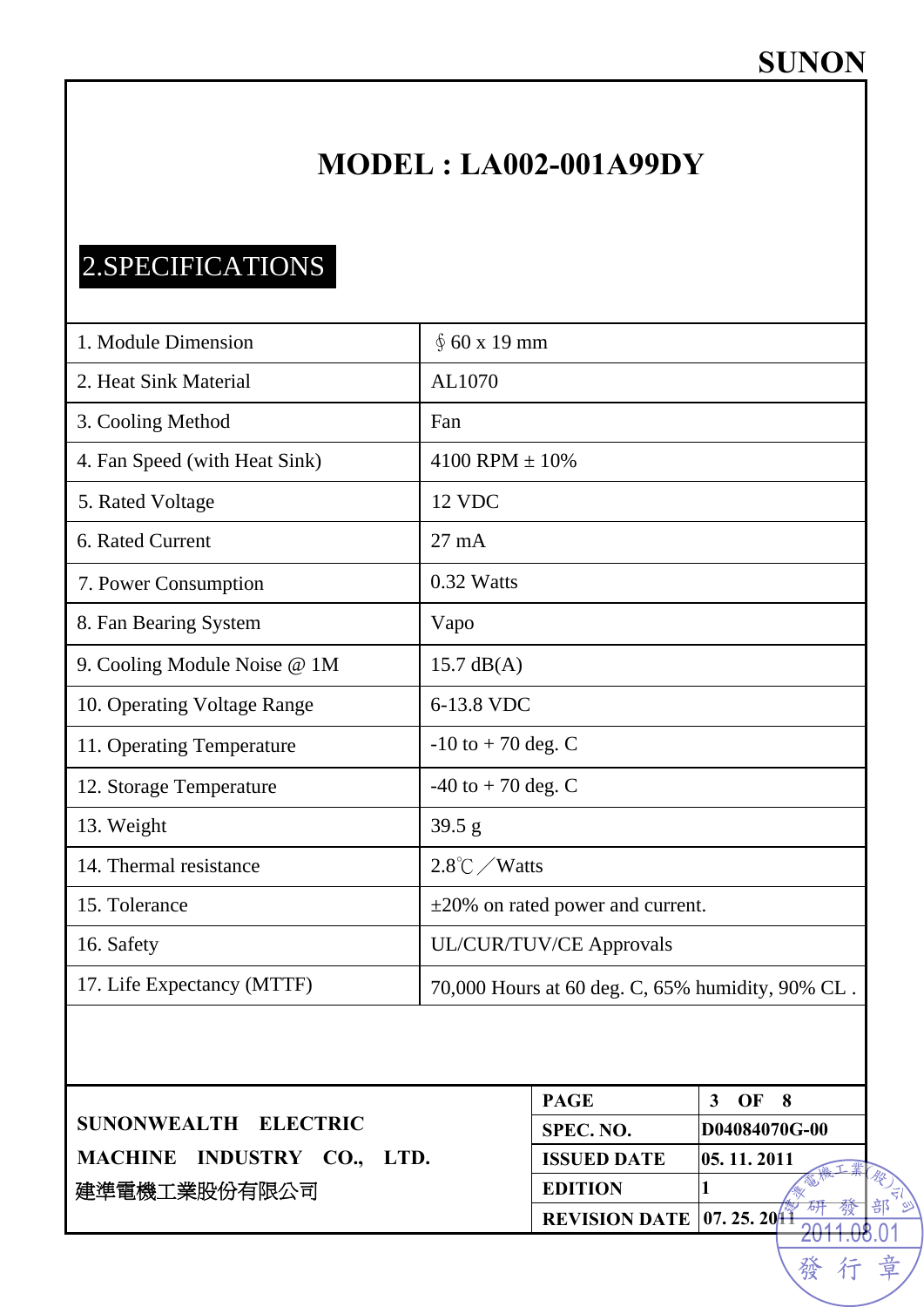### **SUNON**

### 3.DIMENSION ROTATION UL1007 #28AWG  $+$ :RED( $x$ ),  $-$ :BLACK( $x$ )  $40.2 \pm 0.3$  $-9 + 0.5$ AIR FLOW  $10 + 0.5$ Ø60±0.5 ED Module<br>Assembly direction of customer's LED Module š  $\sqrt{91.8^{+0}}$  $\widetilde{\widetilde{\mathcal{C}}}$  $\frac{1}{2}$  $\frac{1}{2}$ Screw torque max '3kgf.cm Using M2\*5mm Tapping Screw UNIT:mm **PAGE** 4 OF 8 **SUNONWEALTH ELECTRIC SPEC. NO. D04084070G-00 MACHINE INDUSTRY CO., LTD. ISSUED DATE** 05. 11. 2011 k. 契 了一部 **EDITION** 1 研 發 建準電機工業股份有限公司  $.01$ **REVISION DATE 07. 25. 2011 20**

章 仃

發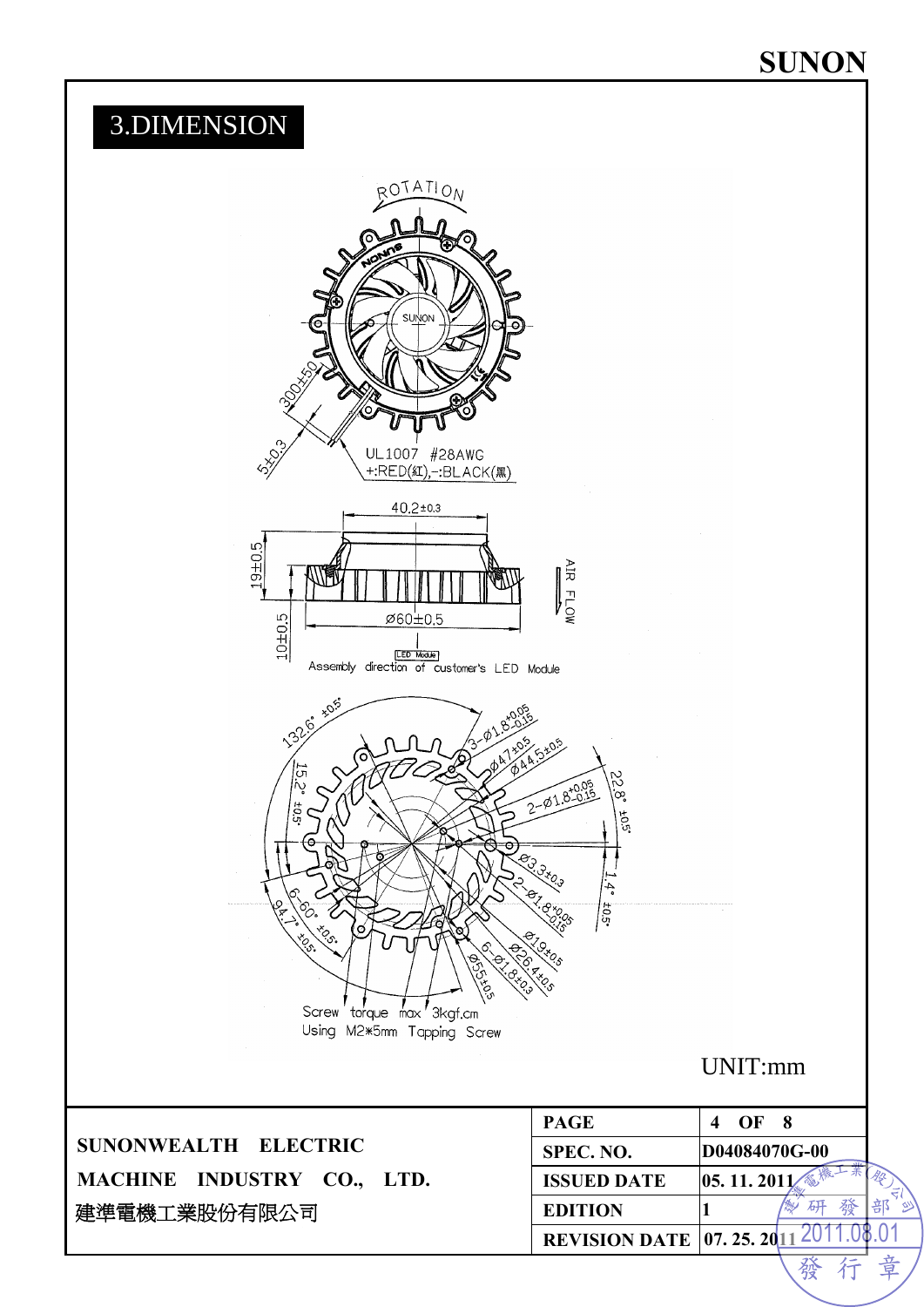# **Notes**

#### Ⅰ**.SAFETY**

- **1. DO NOT use or operate this module in excess of the limitations set forth in this specification. SUNON is not be responsible for the non-performance of this module and/or any damages resulting from its use, if it is not used or operated in accordance with the specifications.**
- **2. SUNON recommends adding a protection circuit to the product or application in which this module is installed, such as a thermo-fuse, or current-fuse or thermo-protector. The failure to use such a device may result in smoke, fire, electric shock by insulation degradation in cases of motor lead short circuit, overload, or over voltage, and/or other failure.**
- **3. SUNON recommends installing a protection device to the product or application in which this module is installed if there is a possibility of reverse-connection between VDC (+) and GND (-). The failure to install such a device may result in smoke, fire, and/or destruction, although these conditions may not manifest immediately.**
- **4. This module must be installed and used in compliance with all applicable safety standards and regulations.**
- **5. Use proper care when handling and/or installing this module. Improper handling or installation of this module may cause damage that could result in unsafe conditions.**
- **6. Use proper care during installation and/or wiring. Failure to use proper care may cause damage to certain components of the module including, but not limited to, the coil and lead wires, which could result in smoke and/or fire.**
- **7. DO NOT use power or ground PWM to control the fan speed. If the fan speed needs to be adjusted, please contact Sunon to customize the product design for your application.**
- **8. For critical or extreme environments, including non stop operation, please contact Sunon and we will gladly provide assistance with your product selection to ensure an appropriate cooling product for your application.**

| SUNONWEALTH ELECTRIC       | <b>PAGE</b>                                          | 5 OF 8        |
|----------------------------|------------------------------------------------------|---------------|
| MACHINE INDUSTRY CO., LTD. | SPEC. NO.                                            | D04084070G-00 |
| 建準電機工業股份有限公司               | <b>ISSUED DATE</b>                                   | 05, 11, 2011  |
|                            | <b>EDITION</b>                                       |               |
|                            | <b>REVISION DATE</b> $\left 07, 25, 20\right\rangle$ | 發<br>------   |

2011.08.01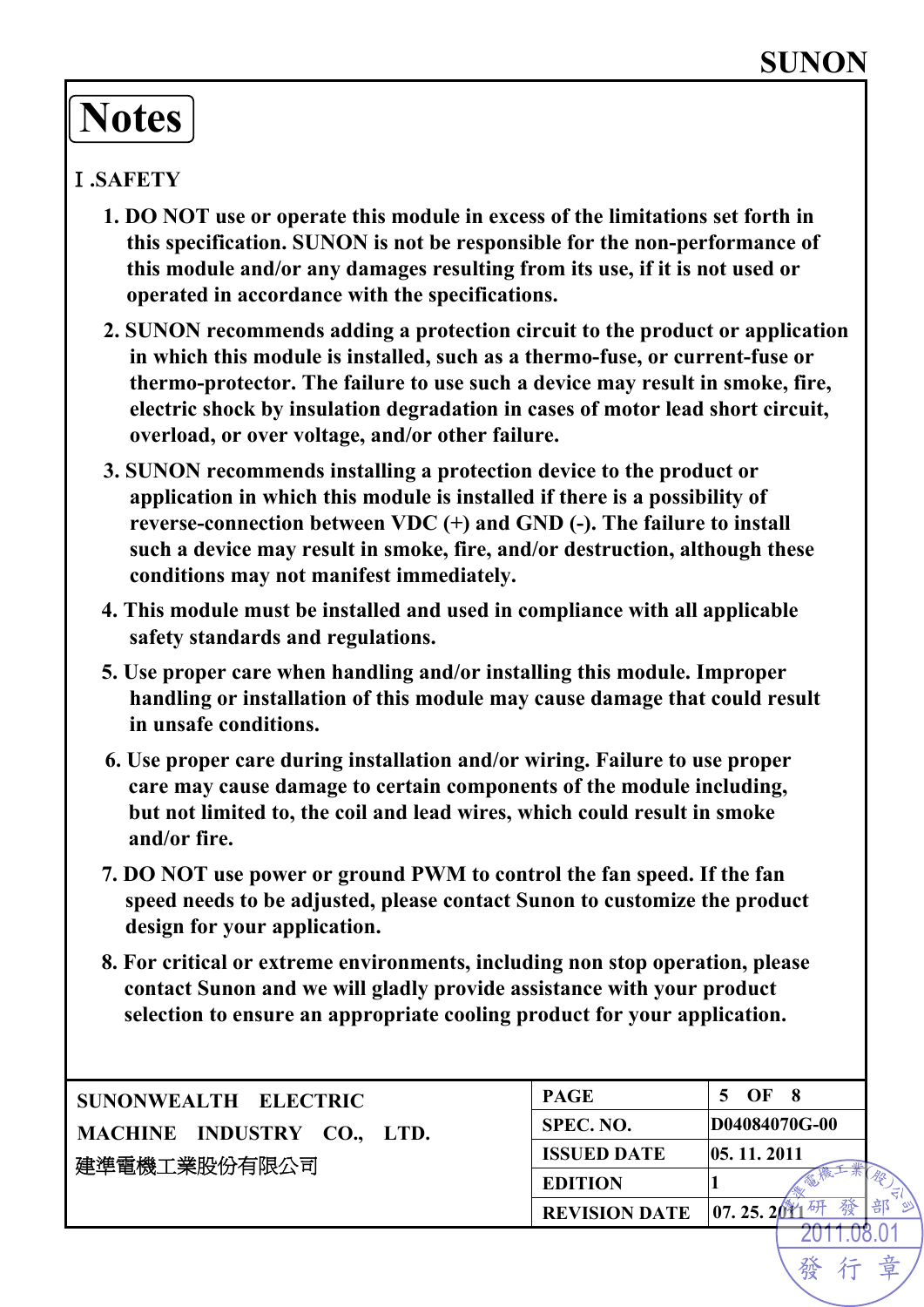行

發

# **Notes**

#### **II. SPECIFICATION MODIFICATION**

- **1. SUNON offers engineering assistance on module installation and cooling system design.**
- **2. All changes, modifications and/or revisions to the specifications, if any, are incorporated in the attached specifications.**
- **3. No changes, modifications and/or revisions to these specifications are effective absent agreement, by both Sunon and the customer, in writing.**
- **4. This module will be shipped in accordance with the attached specification unless SUNON and the customer have agreed otherwise, in writing, as specificied in Paragraph 3, above.**

#### **III. OTHER**

- **1. When building your device, please examine thoroughly any variation of EMC, temperature rise, life data, quality, etc. of this product by shock/drop/vibration testing, etc. If there are any problems or accidents in connection with this product, it should be mutually discussed and examined.**
- **2. Use proper care when handling this module. Components such as module holders or bearings may be damaged, if touched with fingers or other objects. Additionally, static electricity (ESD) may damage the internal circuits of the module.**
- **3. DO NOT operate this module in proximity to hazardous materials such as organic silicon, cyanogens, formalin, phenol, or corrosive gas environments including, but not limited to, H2S, SO2, NO2, or Cl2.**
- **4. SUNON recommends that you protect this module from exposure to outside elements such as dust, condensation, humidity or insects. Exposure of this module to outside elements such as dust, condensation, humidity or insects may affect its performance and may cause safety hazards. SUNON does not warrant against damage to the product caused by outside elements.**

| SUNONWEALTH ELECTRIC       | <b>PAGE</b>          | OF                          |
|----------------------------|----------------------|-----------------------------|
| MACHINE INDUSTRY CO., LTD. | SPEC. NO.            | D04084070G-00               |
| 建準電機工業股份有限公司               | <b>ISSUED DATE</b>   | 05.11.201                   |
|                            | <b>EDITION</b>       | 發<br>部<br>研                 |
|                            | <b>REVISION DATE</b> | $\left[07, 25, 2011\right]$ |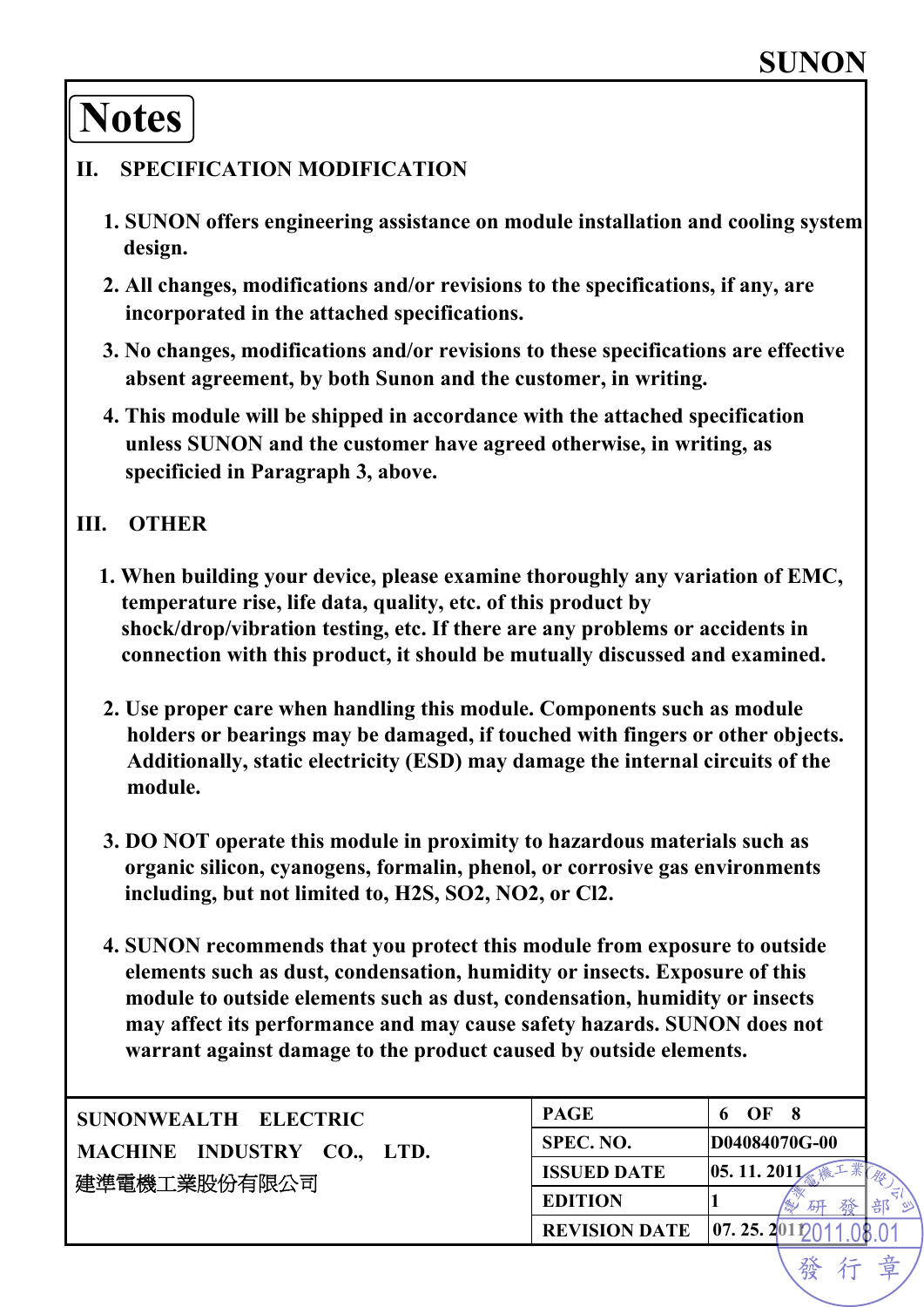# **Notes**

- **5. This module must be installed properly and securely. Improper mounting may cause harsh resonance, vibration, and noise.**
- **6. Fan guards may prevent injury during handling or installation of the module and are available for sale with this module.**
- **7. Unless otherwise noted, all testing of this module is conducted at 25°C ambient temperature and sixty-five percent (65%) relative humidity.**
- **8. DO NOT store this module in an environment with high humidity. This module must be stored in accordance with the attached specifications regarding storage temperature. If this module is stored for more than 6 months, SUNON recommends functional testing before using.**
- **9. SUNON reserves the right to use components from multiple sources at its discretion. The use of components from other sources will not affect the specifications as described herein.**
- **10.The "Life Expectancy" of this module has not been evaluated for use in combination with any end application. Therefore, the Life Expectancy Test Reports (L10 and MTTF Report) that relate to this module are only for reference.**

#### **VI. WARRANTY**

**This module is warranted against all defects which are proved to be fault in our workmanship and material for one year from the date of our delivery. The sole responsibility under the warranty shall be limited to the repair of the module or the replacement thereof, at SUNON's sole discretion. SUNON will not be responsible for the failures of its modules due to improper handing, misuse or the failure to follow specifications or instructions for use. In the event of warranty claim, the customer shall immediately notify SUNON for verification. SUNON will not be responsible for any consequential damage to the customer's equipment as a result of any modules proven to be defective.** 

| SUNONWEALTH ELECTRIC       | <b>PAGE</b>                                      | OF            |
|----------------------------|--------------------------------------------------|---------------|
| MACHINE INDUSTRY CO., LTD. | SPEC. NO.                                        | D04084070G-00 |
| 建準電機工業股份有限公司               | <b>ISSUED DATE</b>                               | 05.11.201     |
|                            | <b>EDITION</b>                                   | 發<br>研        |
|                            | <b>REVISION DATE</b> $\left 07, 25, 2011\right $ |               |